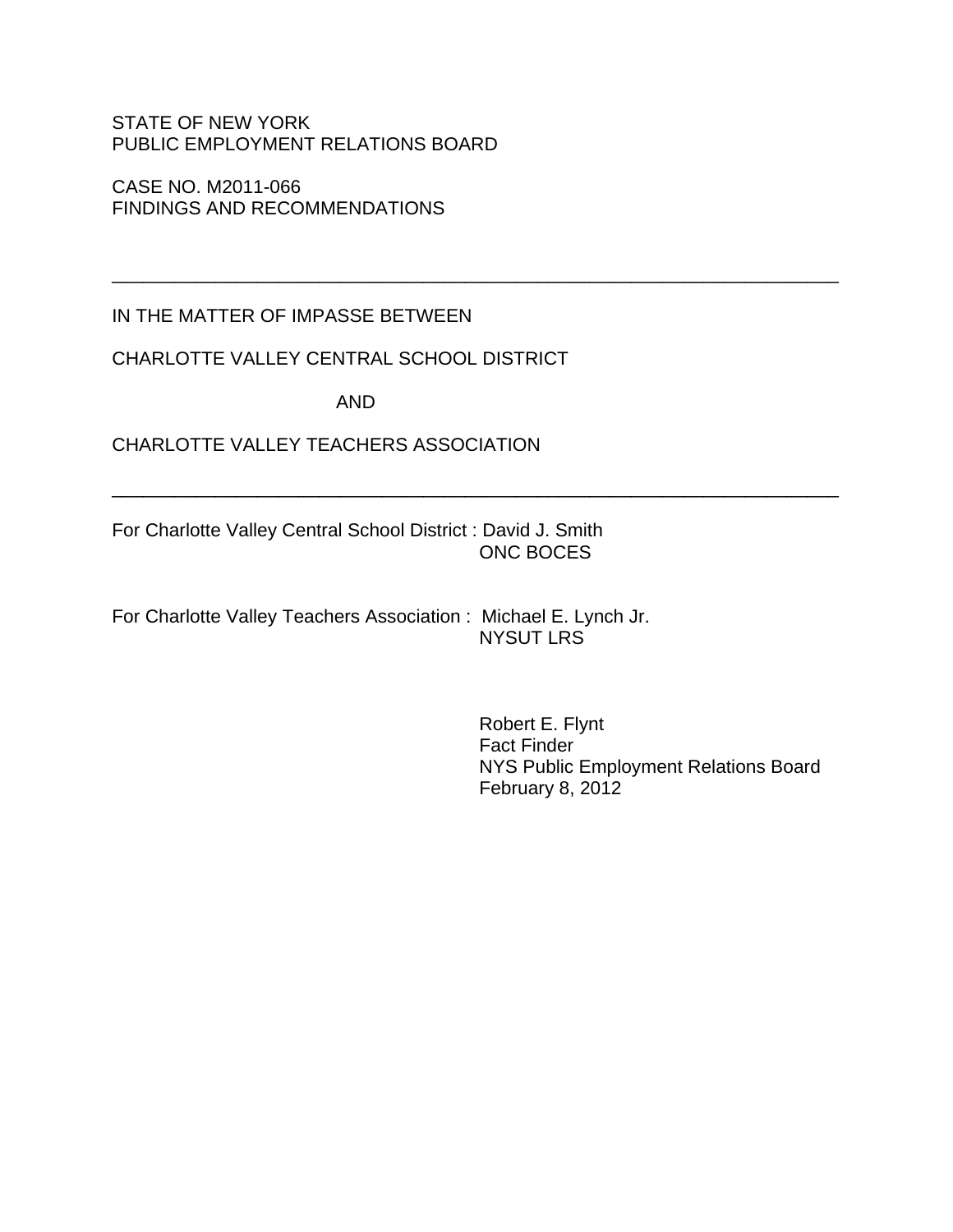#### **BACKGROUND**

The parties in this dispute are negotiating for a successor agreement to the contract which expired June 30, 2010.The Charlotte Valley Teachers Association (CVTA), representing approximately 47 professional employees, and the Charlotte Valley Central School District (District), engaged in negotiations which began in the spring of 2010. Bargaining sessions were conducted on May 10, 2010, December 21, 2010, January 26, 2011, and March 28, 2011.

 The District has been seeking contract language that would allow it more flexibility in scheduling the professional workday. The District did not receive an effective response from the CVTA regarding this change. Therefore, in an attempt to bring closure to negotiations on March 28, 2011, the District offered a two year contract with no changes to the school calendar, no changes to the professional work day, and no reductions to staff except through attrition. The District offered to provide on-step staff with their step increases each year and a 1% increase for all off-step staff. The CVTA rejected this offer. Since April 18, 2011, the CVTA did not agree to meet as requested by the District, resulting in the District filing a unilateral declaration of impasse.

A mediator was assigned to assist the parties in reaching agreement. Mediation sessions were held on August 8, 2011 and September 20, 2011 without an agreement being reached.

The undersigned was assigned fact finder on October 3, 2011, and a third mediation session was conducted on October 26, 2011 without an agreement being reached.

In mid-December of 2011, the Association conducted two full membership meetings to discuss the District's proposal relative to work day and salary. On December 19, 2011, the Association voted to reject the District's proposal, and briefs were submitted to the fact finder on January 9, 2012.

The recommendations contained in this report are presented to both parties in an effort to resolve each of the issues presented to the fact finder. The positions of the parties, and discussion and recommendations by the fact finder are as follows: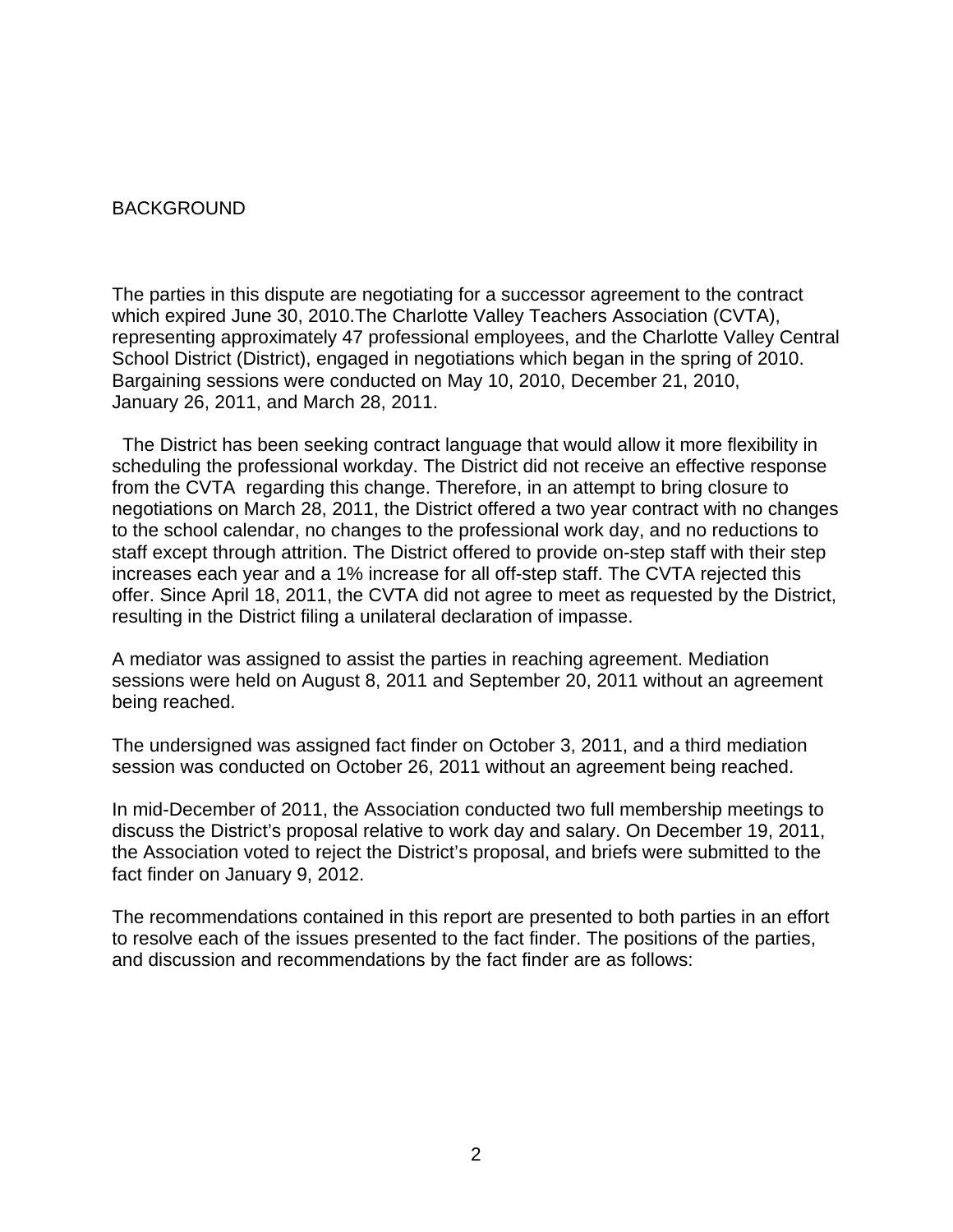## 1. Article VI - PROFESSIONAL DEVELOPMENT

The CVTA proposes amending Section A. 5. to the following: The Board of Education "shall" (replaces "may") approve up to four (4) "half-day" (replaces "full-day") workshops to be held from noon to "3:15" P.M. (replaces "4:30" P.M.).

 The CVTA contends it has provided the District with a signed memorandum indicating this correction was agreed to during negotiations.

The District does not address this article.

Recommendation - It is recommended this language change be added to the contract as it was previously agreed to.

Article VII - TRANSFER AND PROMOTION

The CVTA proposes amending Section A.1. by adding the following: Unit members shall be given first preference in filling vacant positions. Seniority in the District shall control when considering unit members for transfers to vacant positions.

The CVTA contends this proposal seeks to extend the basic union right of seniority in consideration for transfers. It further contends that qualified unit members should receive preference when applying for vacant positions.

The District does not address this article.

Discussion/Recommendation - It is a fairly common practice for districts to determine how they will fill vacant positions, and many times it is not in the best interest of the district to give preference based on seniority. The CVTA proposal is not recommended.

Article VIII - PROFESSIONAL STAFF MEMBER EVALUATION

The CVTA proposes Section A.3. be amended to add the following: Observations shall not be conducted on a day immediately preceding a holiday break.

The CVTA contends that simple fairness dictates unit members should not be evaluated on days when students are most distracted, and that implementing this proposal does not impede the District's ability to conduct fair and meaningful observations.

The District agreed to this proposal during mediation on October 26, 2011.

Discussion/Recommendation - It is recommended this language be added to the contract as the District has agreed to the CVTA proposal.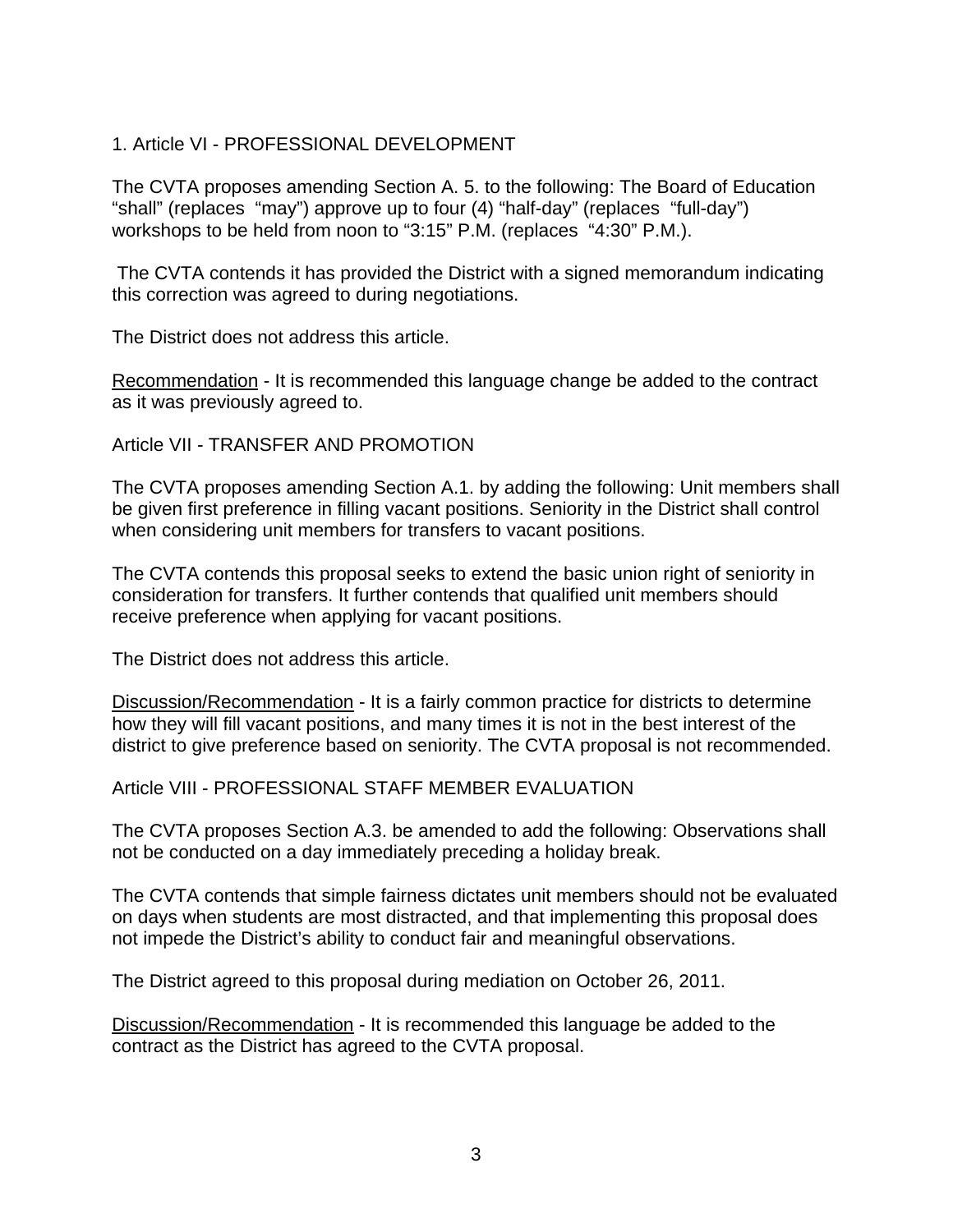## Article VIII - PROFESSIONAL STAFF MEMBER EVALUATION

The District proposes Section A.5. be amended to replace "five (5)' with "fifteen (15)".

The CVTA contends it is unable to determine the nature of this change as Article VIII. A.5. reveals no such reference.

Discussion/Recommendation - There was a typographical error in the District's brief. The proposed change was actually meant for Section A.4. The District is seeking to expand the time between observation and the post-observation conference from 5 days to 15 days. It would seem that meaningful discussion related to an observation would take place as soon as possible thereafter while it is still fresh in the minds of both parties. The change is not recommended.

## 5. Article X - SHORT TERM LEAVES OF ABSENCE

The District proposes amending Section A by inserting a new last paragraph as follows: Staff will be permitted one (1) annual "exception" to the provisions related to the use of personal days contiguous to holidays and vacations. The following provisions shall apply:

Exceptions will be made at the exclusive discretion of the Chief School Administrator (CSA) or his/her designee, and only then if, in the judgment of the CSA or designee, the use of an exception by a professional staff member will not significantly impact on the routine operations of the school.

The use of the exception is credited at a rate of two (2) personal days for one day (or any fraction thereof) of exception day used.

Exceptions are privileges, not functional rights as are existing personal days. A request must be made for their use, in writing, at least one (1) week in advance.

Exceptions will not be approved until arrangements have been made for a substitute

 staff member. If coverage for the professional staff member is not achievable, there can be no approval for an exception.

Exceptions cannot be made contiguous to the Memorial Day weekend. Annual exceptions will not be cumulative; an unused exception cannot be accrued for future use.

The CVTA contends the existing contract language provides clear guidance regarding personal days, and that the proposed language would burden the contract with language that is not only unclear and confusing but clearly objectionable as it attempts to redefine the longstanding right to a "personal day" as a "privilege" to be doled out by the Superintendent. The CVTA further contends the District has not provided a rationale for this proposal.

Discussion/Recommendation - The District does not appear to be attempting to redefine a unit member's right to a "personal day" as a privilege, but rather creates the opportunity for a unit member to request an exception to current use of personal days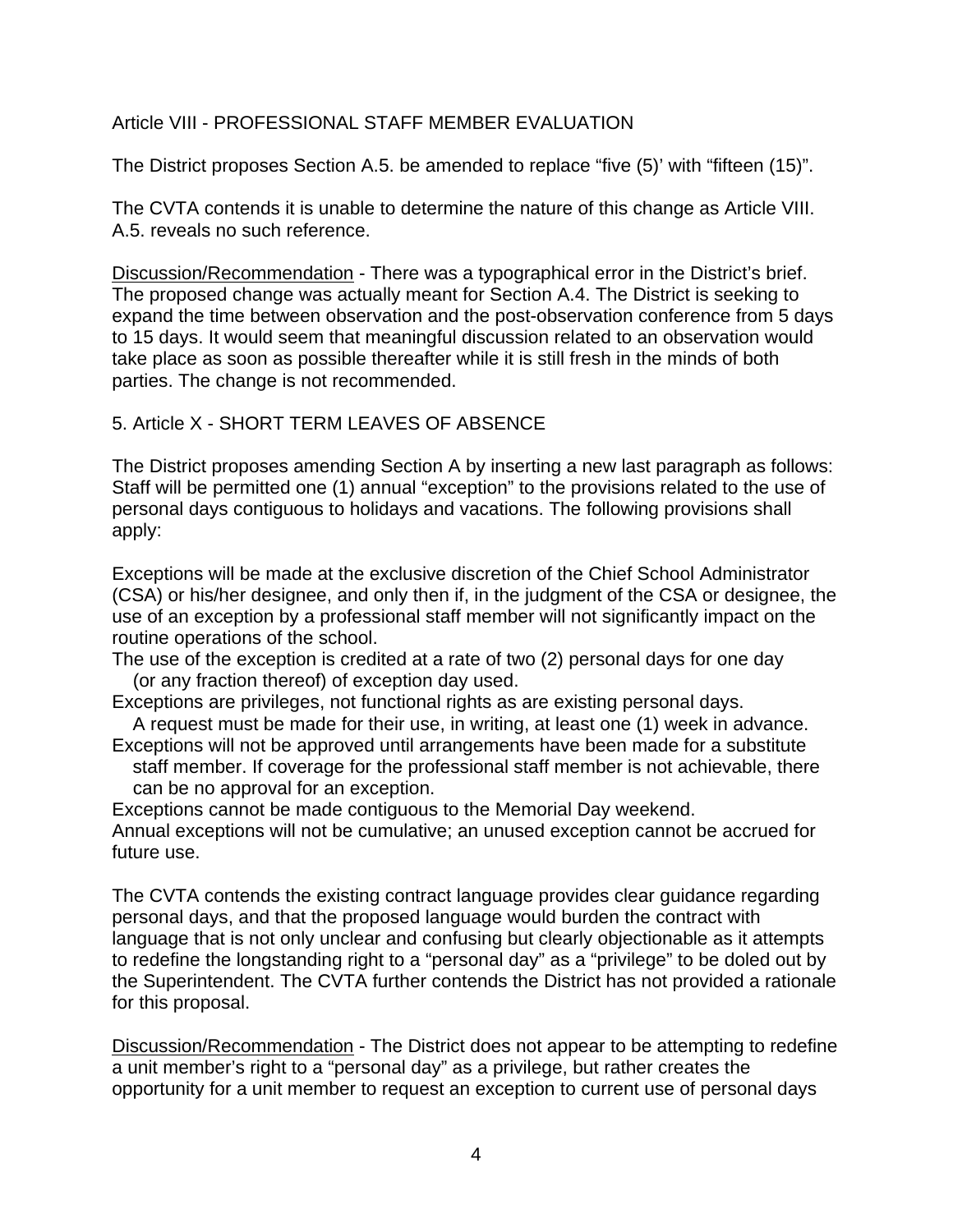and seeks to define that exception as a privilege. This proposed addition to contract language does appear to provide a benefit to a unit member who experiences a need for an exception to existing language addressing personal days as in the case of an emergency. But since the CVTA does not view it as an enhancement, and does not wish to add burdensome language to the contract, this proposal is not recommended.

#### 6. Article XII - SABBATICAL LEAVE

The District proposes replacing the numbers preceding each point of reference with a letter, as this would be consistent with the organization of other points of reference throughout the contract.

The CVTA does not address this article.

Recommendation - It is recommended the numbers before the points of reference be replaced with letters as this would be consistent with the other articles in the contract.

7. Article XIII - PROFESSIONAL STAFF MEMBER HOURS AND LOAD

The District proposes amending Section A.1. to the following:

"The professional staff member's workday shall be seven (7) hours and twenty (20) minutes in length. The student's classroom day relative to any professional staff member, shall begin ten (10) minutes after the beginning of the professional staff member's day and end twenty-five (25) minutes before the end of the professional staff member's day. (Currently 7:55 A.M. - 3:15 P.M.). The administration may modify the beginning and ending times of the instructional day between 7:00 A.M. and 5:00 P.M."

The District contends its two principal concerns for this proposal relate to programming and fiscal management which can be addressed as follows:

Cooperation with other districts or post-secondary institutions for distance or "on-line" learning that may need to be incorporated into the regular school day

Facilitation of more economical transportation arrangements with potential "split sessions" similar to the practice in the Oneonta City School District. This involves half as many drivers and twice as many bus runs. In this manner, fewer drivers and buses are needed. This generates a substantial savings in benefits as a driver with two bus runs will cost one benefit package. Moreover, the District will be able to reduce the cost for bus purchases by up to 50%.

The District also contends there would be positive by-products where the change of time in the school day could potentially benefit students. First, a split session scenario that would be available through the proposed change would allow elementary students to be transported to school after sunrise which would be safer than the current practice which requires them to wait for the bus in relative darkness. Secondly, a split session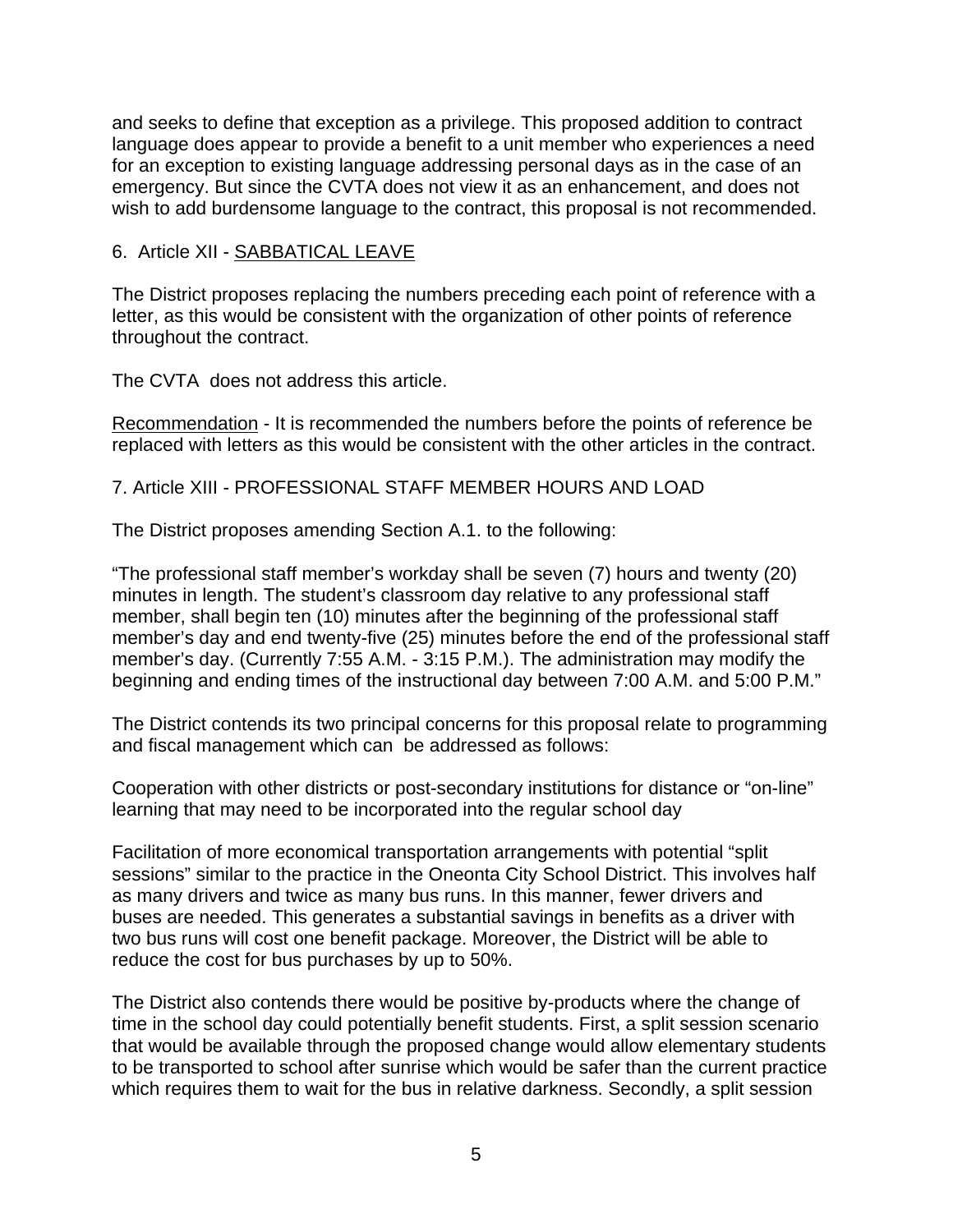scenario would allow secondary students to begin school earlier, and students involved in extra-curricular activities would not lose class time as they would not have to leave school early to attend these activities as they do currently. The earlier end of the school day will allow for earlier practice times giving students more time after practice to engage in productive activities (i.e. homework, employment, etc.).

The District contends it provided three (3) scheduling options in which the total length of the professional workday would be 7 hours and 20 minutes, which is consistent with the current contract as the length of the work day remains unchanged.

On October 26, 2011, the District also provided contract language from the Oneonta City School that contained work schedule language similar to what has been proposed during these negotiations.

In using contract language of the Oneonta City School District as a starting point in an attempt to develop language the CVTA was comfortable with, the CVTA asked if the District would also consider the length of the Oneonta school day. The District was willing to accept that proposal to reduce the work day from 7 hours and 20 minutes to 7 hours, provided the 7 hours would be instructional and/or student contact time and the 20 minutes of planning time which had previously been done in-house during those 20 minutes, would still occur at the discretion of the staff.

The CVTA contends it has attempted to gain a clear understanding of the rationale behind the District's proposal and has asked numerous questions regarding the need for change. It contends the District's responses have failed to persuade the CVTA of the need to change existing language. The CVTA also contends existing language provides the District the ability to modify a member's workday through mutual agreement, a provision not provided for in any other teacher union contract in the BOCES. The CVTA has also reviewed contract language of area districts as it relates to distance learning. In its review of language from Andes CSD, the smallest of those districts, it concluded the language focuses on preservation of bargaining unit work and professional considerations, not scheduling or length and/or timing of the work day. The CVTA also contends it is unaware of any discussions between Charlotte Valley CSD and other districts for the purposes of sharing services related to instruction. The CVTA further contends it is being asked to take on faith that the District will be judicious in how the work day will be set, and goes on to cite several CVTA votes of no confidence in the current administration, and 13 of 39 members voting to reject the current flexible workday proposal as an explanation for its reluctance in accepting this proposal.

Discussion/Recommendation - During the mediation session of October 26, 2011, it appeared the District was making a reasonable request for "flexible" scheduling based on instructional and economic concerns that are real for small rural districts, and was offering a flat 4% salary increase for each of the two years of the proposed contract and a health insurance enhancement for staff retiring during the proposed contract. The CVTA believes it has not been given a thorough explanation of how this "flexible" scheduling would actually work, and based on its lack of trust in the administration, is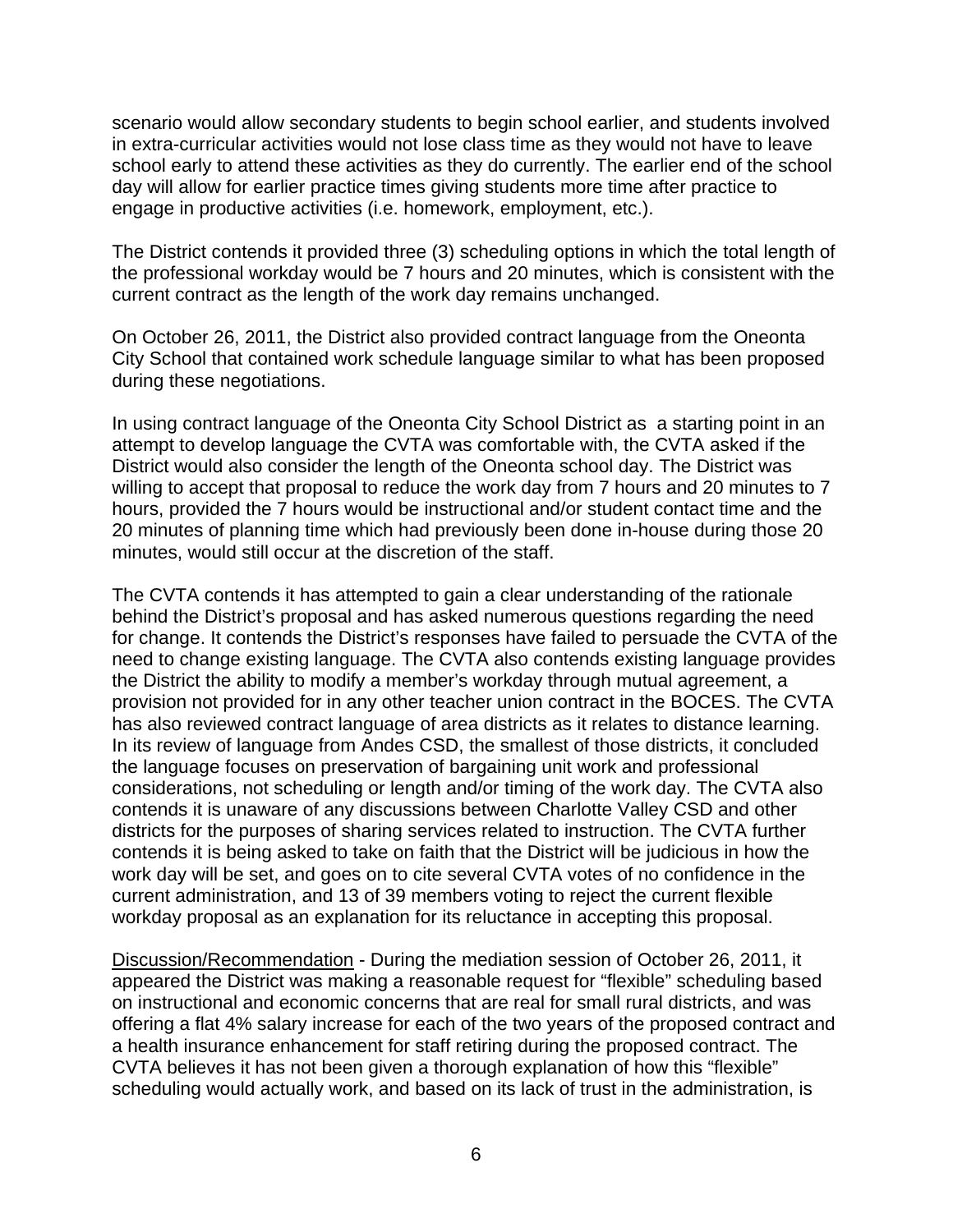reluctant to consider it. In its brief the District has provided three (3) options related to start and end times of the work day and contact time with students. These options reflect the current work day of 7 hours and 20 minutes. It is recommended the parties further refine these options to reflect the District's willingness to reduce the work day to 7 hours, and to identify more clearly what the District is actually anticipating may likely be the option used in the "flexible" schedule it is envisioning. The District proposes contract language allowing it to schedule the workday between 7:00 A.M. and 5:00 P.M., yet the options provided in its brief present a workday that ends at 4:10 P.M. It is recommended the ending time for the work day be 4:10 P.M. thus providing the District with the "flexible" scheduling ability it is seeking while still ending the work day for unit members at a time more closely aligned with the current end of the work day.

## 8. Article XIII - PROFESSIONAL STAFF MEMBER HOURS AND LOAD

The District proposes amending Section A.3. to the following:

"Excepting staff members attending graduate-level courses leading to attainment of their first professional level certifications, early departures shall be limited to two (2) occurrences per school year. Occurrences will not be cumulative; unused occurrences cannot be accrued for future use. The timing of the departure for each occurrence shall be at the discretion of the administration." There is no rationale provided for this proposal.

The CVTA contends this proposal is a drastic takeaway with regard to longstanding contract language, and it would strip away a unit member's ability to leave work early for the purpose of a doctor's appointment. The CVTA further questions if the District has experienced a significant increase in requests for early departures on the part of professional staff members and contends the proposal seems to come down to "control" rather than financial or programmatic necessity.

Discussion/Recommendation - Current contract language provides professional staff members the opportunity for early departure with prior approval of the administration. It is a common practice in many school districts that professional staff members be granted early departure on occasion to attend to matters that do not require the use of a full or half-day personal day so long as the privilege is not abused and professional responsibilities are properly covered. An administrator has the right to deny a request for early departure, and unit members who abuse this practice can be addressed on an individual basis. The District has not identified any abuse of the current practice. Therefore, the proposal is not recommended.

### 9. Article XIII - PROFESSIONAL STAFF MEMBER HOURS AND LOAD

The District proposes amending Section D.1. to include new language as follows: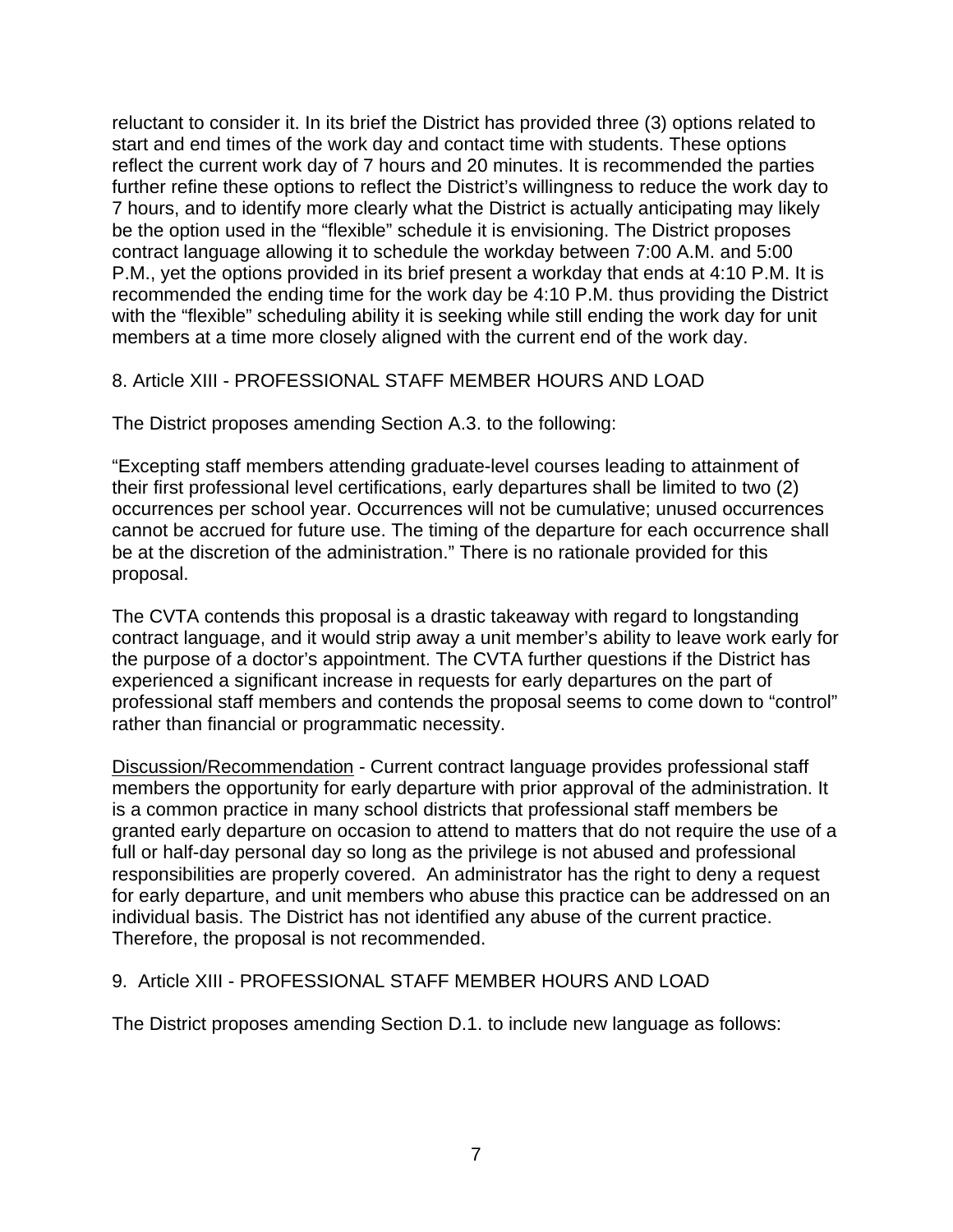"The work year of professional staff members (other than new personnel, who may be required to attend additional certification sessions) shall begin as early as September 1 and end no later than June 30 of each year.

Within the 9/1-6/30 period, a full, 182 days of instruction shall be provided for students. Inclusive within that instructional time shall be the following special days: (3) Superintendent's Days and the equivalent of one and one-half (1.5) parent-teacher conference days and two (2) staff development days in increments of .5 days per occurrence."

The District believes at this point in negotiations it has been mutually agreed that the original contract language identifying the start of the work year, i.e. "shall begin no earlier than the day after Labor Day", will be replaced with "begin no earlier than September 1".

The District proposes amending Section D.2. as follows:

"Annually, the BOCES administrative cabinet shall establish a BOCES-wide calendar, the Chief School Administrator (CSA) and an authorized member of the Association will meet to discuss calendar options.

The authorized member of the Association will subsequently discuss those options with his/her constituency. Subsequently, the Association representative shall make a calendar recommendation to the CSA for submission to the Board of Education (BOE) for approval.

The BOE may approve the recommendations of the CSA, adopt the BOCES calendar or approve an alternate calendar within the limits prescribed in Subsection 1."

The District proposes amending Section D.3. to include new language as follows:

"There will be no "snow days" built into the calendar. Rather a priority of days will be subtracted from cumulative vacation times that include an additional three (3) days as follows:

Any day attached to the Memorial Day weekend

Any days in the spring vacation (April) beginning with the first contiguous day in any fractional week and continuing from Friday to Monday in any remaining full week Days in the winter vacation (February) beginning with Friday and working backwards to **Monday** 

Days in the holiday vacation (December/January) beginning with the first contiguous day in December up to 12/24 (12/24 and 12/25 are exempted). The next day works backwards in January up to 01 (01 is exempted and the calendar works backwards through 12/26)"

No rationale for the changes to Article XIII Section D is provided.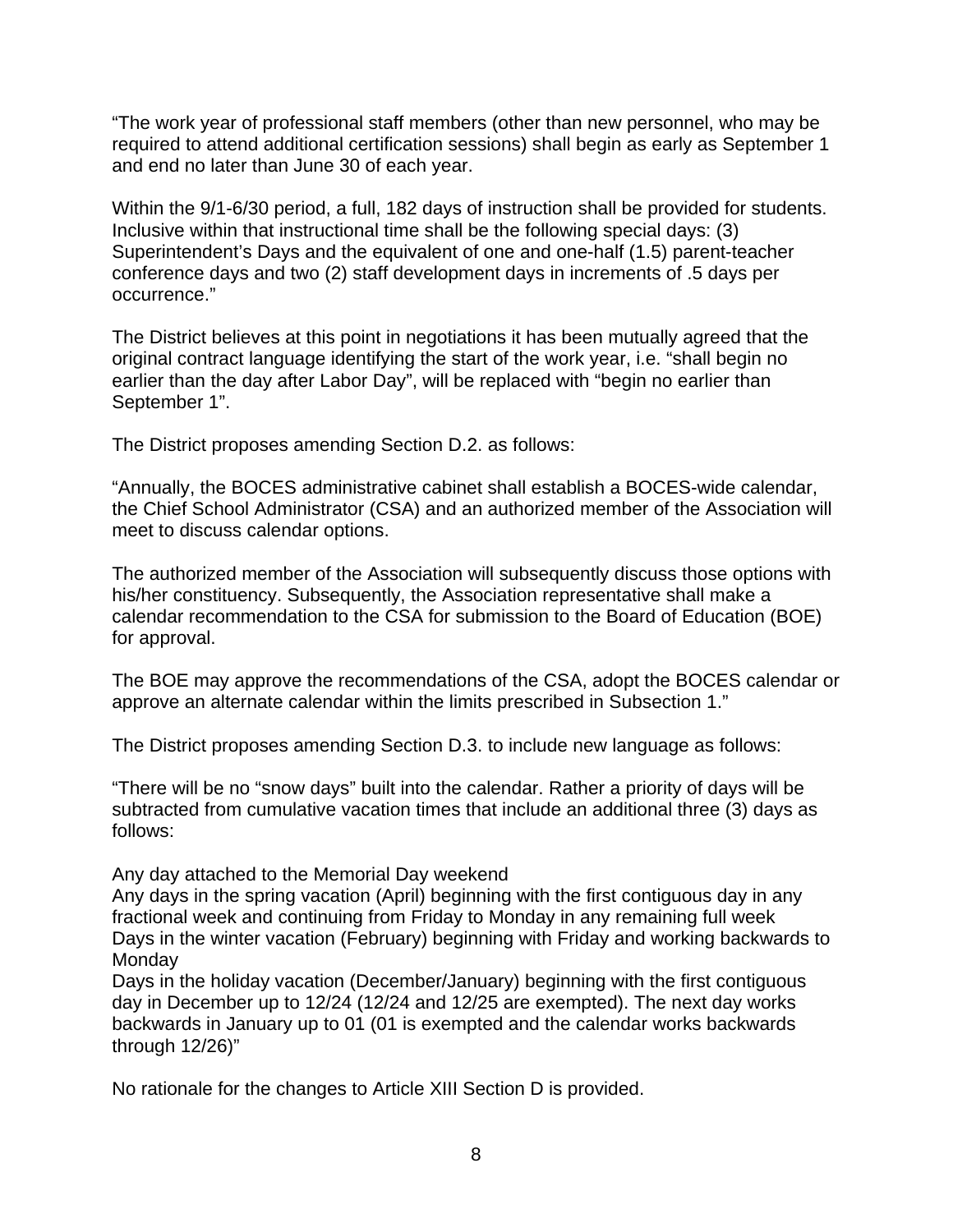The CVTA contends it has previously demonstrated a willingness to consider a change that would replace the Labor Day reference with September 1, understanding the flexibility this affords the District, and is open to considering such a change. The CVTA contends the District has failed to provide examples of other area districts that develop their calendar in a similar manner to that which is proposed, and contends the District is proposing an overly complex effort to remove the 185 day cap on the work year. The CVTA rejects the remainder of the proposal citing the removal of snow days from the calendar as an unnecessary break from the long standing practice of building snow days into the calendar.

The CVTA also proposes amending Section D.3. as follows:

"If snow days are not used up by the last week in May, then all unused days will be added to the Memorial Day Vacation. Additional days may be added at the discretion of the Superintendent."

The CVTA proposes extending the Memorial Day break rather than using the days to extend the work year beyond what is meaningful, and contends that its proposal in no way is intended to impact student days of instruction or the District's ability to meet its obligation under the law.

Discussion/Recommendation : Beginning the work year as early as September 1 for professional staff (other than new personnel who may be required to attend additional orientation sessions) will afford the District some level of flexibility in developing a calendar and in preparing staff for the beginning of the work year. The District's proposal to change the beginning of the work year to September 1 is recommended.

The District has failed to provide the CVTA with any other district in the area that develops its calendar in the manner being proposed. The District has also failed to provide a rationale for its proposal. The District proposal to change the method used to determine the school calendar is not recommended.

The District has also failed to provide a rationale for eliminating the longstanding practice of building snow days into the calendar. Although the CVTA does not provide a compelling case for its proposal, it is recommended that unused snow days be added to the Memorial Day vacation as an additional enhancement in exchange for the "flexible" scheduling sought by the District.

#### 10. Article XIV - TEXTBOOKS, SUPPLIES, FACILITIES

The CVTA proposes amending Section A. to include a new number 10 as follows:

"Each unit member shall be allocated an annual budget for the purpose of purchasing school related supplies. Said amount shall be mutually agreed upon by the parties but in no case be less than \$100 per unit member."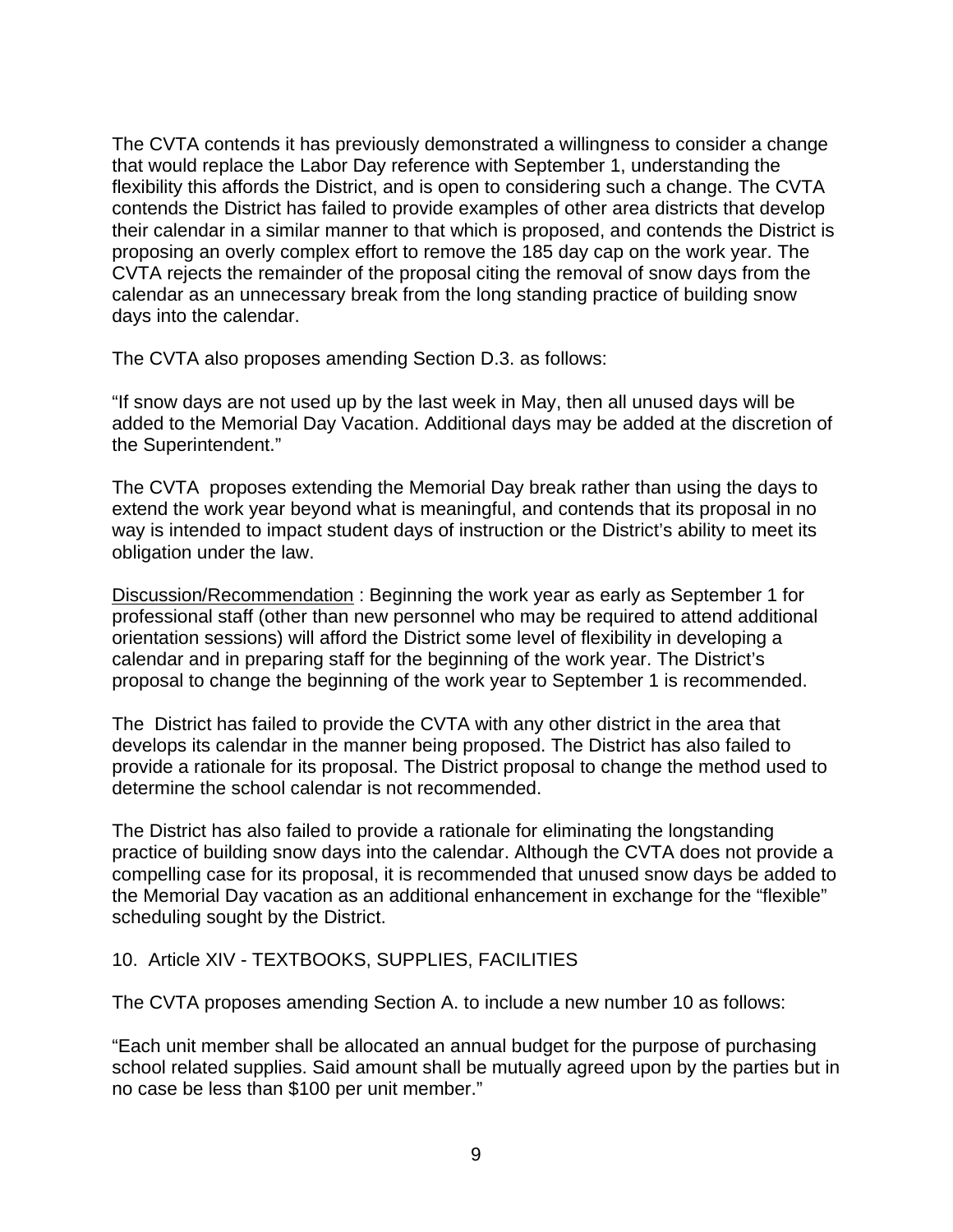The CVTA contends recent research by the National School Supply and Equipment Association reports public school teachers spent more than \$1.33 billion out-of-pocket for supplies and instructional materials in the 2009-2010 school year. The cost to the District to add this provision would be \$4800 or 0.2% of the total payroll.

The District agreed to increase the amount to \$100 during mediation on October 26, 2011, in an effort to reach agreement on its "flexible" scheduling and salary proposals.

Recommendation: The CVTA proposal is recommended.

# 11. Article XV - SALARY

The CVTA proposes amending Section A. by adding language as follows:

"Credit hours pursuant to this Article shall be defined as earned college credits or approved in-service credit hours. One in-service credit hour requires fifteen (15) hours of participation. It further proposes unit members shall receive a fair and equitable increase in compensation each year of the Agreement. Licensed Teaching Assistants (LTA) shall be provided with a salary schedule and receive a fair and equitable increase in compensation each year of the Agreement. A specific percentage increase is not provided."

The CVTA contends its proposal reflects its reasonable approach taken in these negotiations, and that it seeks to extend a schedule to the only class of employees not covered by one. The CVTA never considered the removal of the existing salary schedule as being "fair and equitable".

The work day "flexible" scheduling proposal (Article XIII) is the District's focus in this negotiation. In exchange for this language, the District proposed a two year contract with 4% flat distribution salary increases in each year distributed to unit employees on a flat schedule. Because of delays in reaching agreement, the District has amended its offer as follows:

## Year 1

Step increase for employees on the step schedule (average vertical percentage increase is 1.55%) and 1% increase for all staff off-step. Step increases for staff have already been included for the 2010-2011 year.

## Year 2

Step increases for those employees on the step schedule (average vertical percentage increases in the step schedule is 1.67%) and 1% increases for all staff off-step. Step increases for staff have already been included for the 2011-12 year.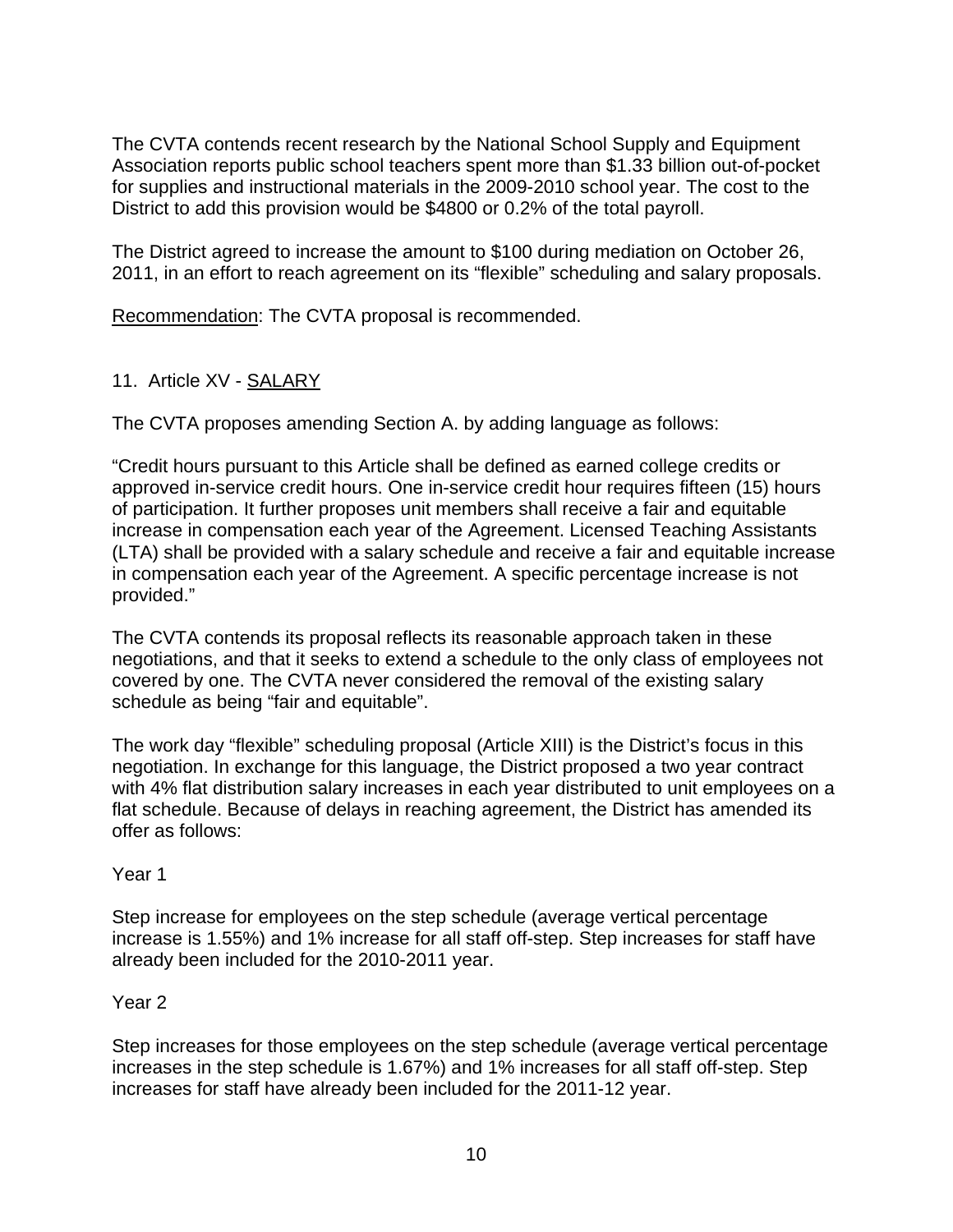## Year 3

4% increase against the District's total base that would be distributed equally (flat distribution) to each unit member regardless of their position on the salary schedule or off-schedule.

#### Year 4

3% increase against the District's total base salary that would be distributed equally (flat distribution) to each unit member regardless of their position on the salary schedule or off-schedule.

The District contends that in order to enhance teacher salaries at the lower level of the schedule as well as salaries for the teaching assistants, salaries be distributed in years 3 and 4 of the contract according to the spreadsheet it has provided.

The CVTA contends the District proposal which originally included establishing a Base Compensation Pool is a radical one that seeks to lump together a number of separate and distinct items into a single pot. The CVTA contends the District proposal is a complex attempt to pass along current employer expenses to unit members. The CVTA contends the current Agreement utilizes the well-established methodology provided through a salary schedule as a means of determining compensation. The CVTA indicates a salary schedule is a common instrument for determining compensation for public school employees in New York state, and that 63% of the component school districts within ONC BOCES use a salary schedule similar to that contained within the Charlotte Valley contract.

Discussion/Recommendation: The CVTA's proposal to add language defining credit hours adds clarity to existing contract language and is common in many teacher contracts. The CVTA proposal is recommended.

The District's original proposal to establish a Base Compensation Pool is not discussed here because it has been amended to the percentage increases listed above.

The CVTA is seeking a "fair and equitable" increase in compensation each year of the agreement, and a salary schedule for LTA's. However, the CVTA has not provided a percentage increase it would consider "fair and equitable" as a starting point. It can be argued the District is offering less money per year for a four year agreement than it offered per year for a two year agreement. It can also be argued that since the CVTA did not offer counter proposals to offers made by the District, the CVTA has prolonged negotiations, and the District has not received any improvements to the contract for years 1 and 2 while providing salary increases, and is presently unable to provide salary increases beyond those outlined on the previous page. The District indicates that salaries at step 1 for CVTA members are higher than step 1 salaries for 3 schools in neighboring counties, while the salary for teachers with 23 years experience is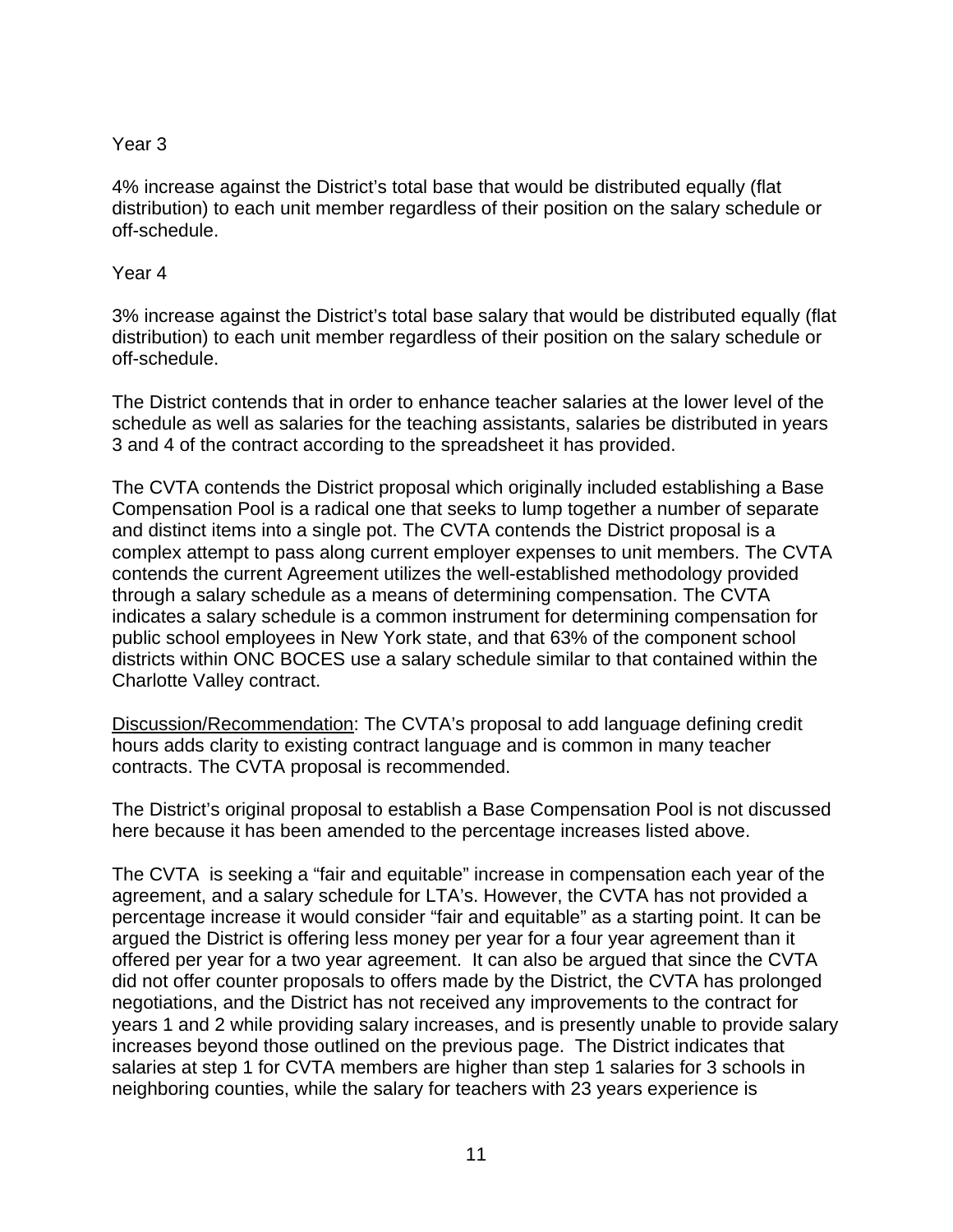comparable to two districts and considerably lower than another. It appears the District is seeking to modify how increases are applied to the existing schedule by implementing a flat rate distribution in an attempt to attract and retain junior teachers. Yet, in its rationale for the Enhancement of Health Insurance Benefits in Retirement, the District indicates salary provisions in the contract favor persons at the bottom of the salary schedule. That apparent contradiction makes me reluctant to recommend a flat salary distribution as it appears the District is seeking an advantage. In addition, the flat rate distribution is different than the procedure used in past contracts and may place persons on the top of the schedule at a disadvantage. Therefore, the salary recommendation is as follows:

- Year 1 step increases for employees on the step schedule and 1% increase for employees off-step
- Year 2 step increases for employees on the step schedule and 1% increase for employees off-step
- Year 3 3% increase of the employee's gross salary of the previous year plus \$350
- Year 4 4% increase of the employee's gross salary of the previous year plus \$350

The application of the percentage increases in years 3 and 4, and the additional \$350 is consistent with the procedure used in the existing contract.

The District also proposes amending Article XV as follows:

"In lieu of additional salary, Association members will annually be allowed to exchange salary for larger District contributions (up to 100%) of their portion of the health premiums."

Discussion/Recommendation: This option allows unit members to exchange one benefit for another and may be beneficial depending on individual circumstances. The Disrtict proposal is recommended.

12. Article XVII - HEALTH INSURANCE

The CVTA proposes amending Section G.1. as follows:

"Any professional staff member who participates in the District dental plan shall contribute \$54 annually for individual coverage and \$510 annually for family coverage. The District shall contribute \$9,000 (replaces \$7800) annually toward the dental insurance plan."

The CVTA also proposes amending Article XVII to add a new section 1 as follows: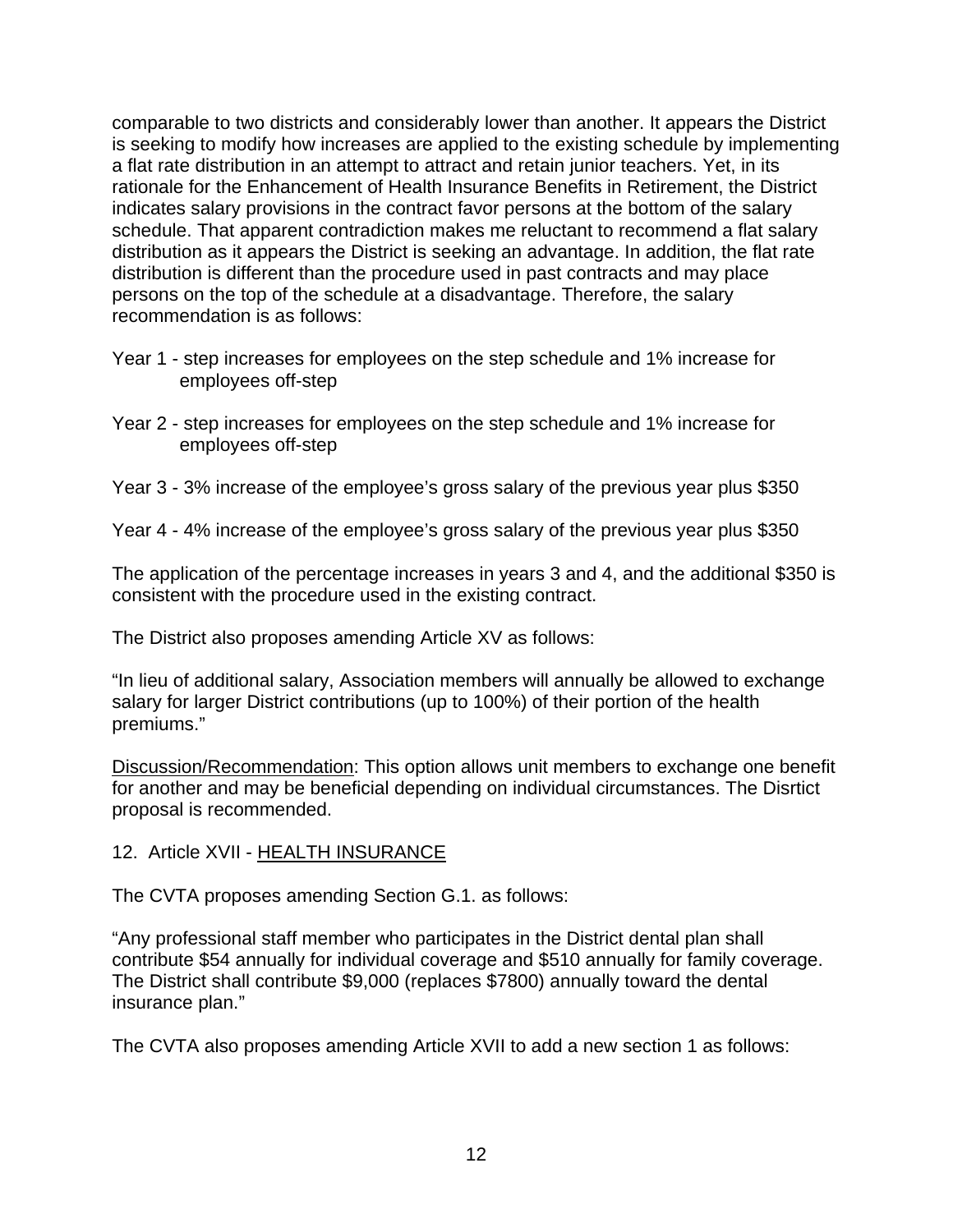"Unit members electing not to participate and enroll in the District sponsored Health Insurance Plan shall receive a payment equal to 50% of the premium of the plan they decline (i.e. individual, 2-person, family)."

The CVTA contends the increase in the District's contribution to the dental insurance plan is a standard contractual increase. The CVTA contends its second proposal creates a health insurance "buy-out" for unit members and would serve as an incentive for unit members to relinquish health insurance coverage through the District, thereby providing resources to cover additional costs that may arise through higher premium contributions, co-payments and deductibles required in the health insurance plan under which they would be covered outside of the District.

The District does not address this article.

Discussion/Recommendation : The CVTA proposal to increase the District's contribution to the dental plan is a reasonable contractual increase, and is recommended.

The CVTA's proposal of a health insurance "buy-out" has the potential to be a win-win situation for the parties. However, the CVTA does not provide any data that clearly shows whether that would be the case based on the number of unit members currently enrolled in the health insurance plan and the number of members who might reasonably be expected to participate in the "buy-out". The CVTA also does not provide data showing how a "buy-out" equal to 50% of health insurance premiums would benefit the District. Therefore, the proposal for a health insurance "buy-out" equal to 50% of the premium plan being declined is not recommended unless the CVTA can demonstrate the benefit of this proposal to the satisfaction of the District. If buy-out language can be developed to the satisfaction of the District, I would suggest this provision be considered by the bargaining unit as an additional enhancement being offered in exchange for the "flexible" scheduling being sought by the District.

# 13. Article XXII - FACULTY MEETINGS

The CVTA proposes amending Section A. as follows:

"The teachers shall not be required to attend more than two (2) faculty meetings per month, no longer than 45 minutes in length, except for emergencies (removing "and such meetings shall not be unreasonably long")."

The CVTA contends a 45 minute faculty meeting after the 7 hour and 20 minute work day is more than reasonable.

The District does not address this issue.

Discussion/Recommendation: The contract currently limits faculty meetings to no more than two (2) per month except in emergencies, and indicates such meetings shall not be unreasonably long. Many districts require only one meeting per month, and there is no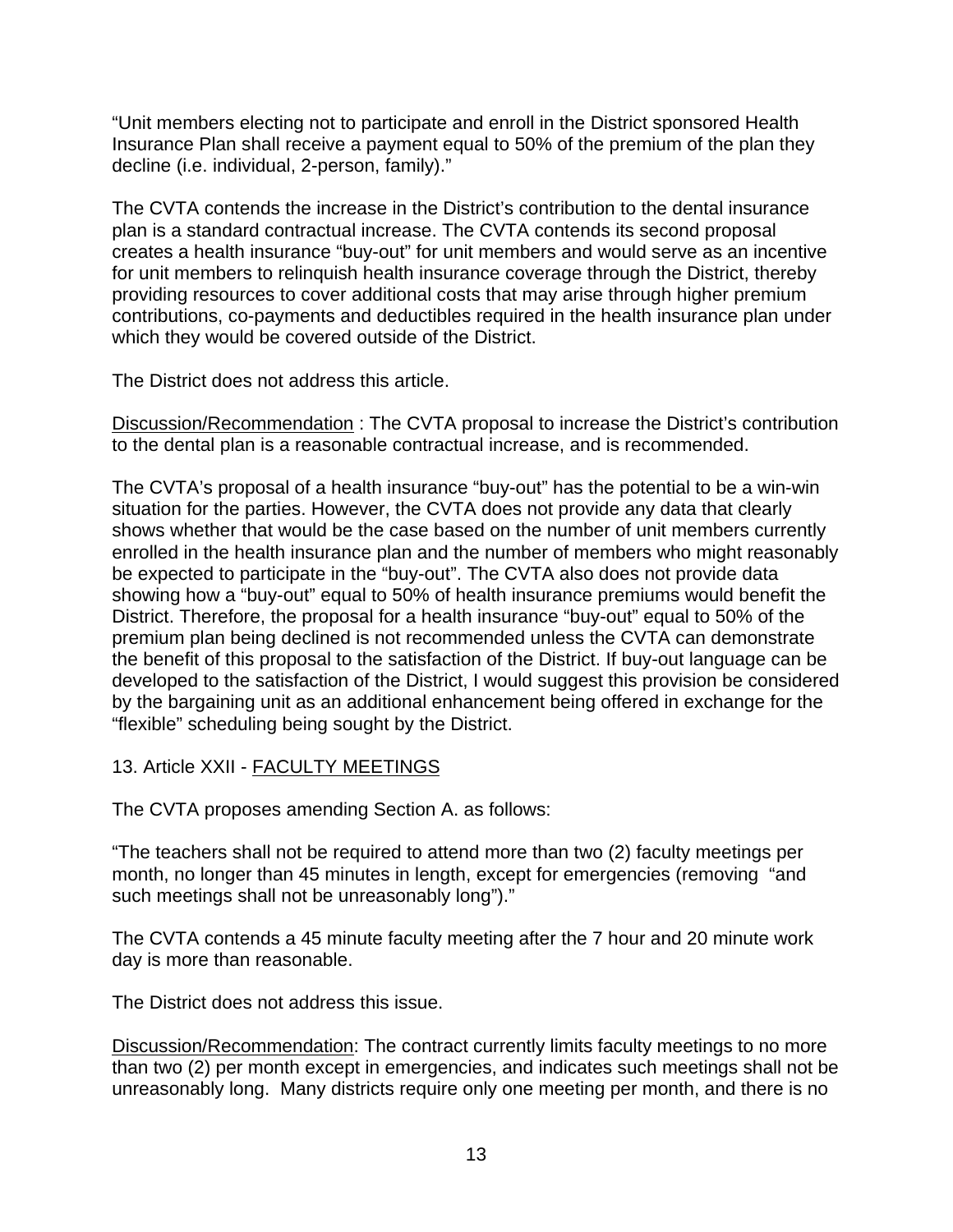current language that defines what is considered "unreasonably long". It would likely be in the best interest of the parties if meetings were carefully planned so as not to extend beyond 45 minutes as it is unlikely that a meeting extending beyond that time would be very productive at the end of the work day. However, there may be times when a meeting lasting beyond 45 minutes is necessary. It is recommended that in months where the first faculty meeting exceeds 45 minutes, the second faculty meeting of that month be cancelled.

### 14. Article XXIV - EARLY RETIREMENT INCENTIVE

The CVTA proposes amending the article as follows:

"Full-time professional staff members, who have a minimum of ten years of full-time service, are eligible for the following incentive upon their retirement or resignation. Payments pursuant to this Article shall be made to a 403b account of the unit member's choosing. "

The CVTA contends both the unit member and the District stand to save 7.65% on all payments upon retirement if those payments are directed to a 403b account of the unit member's choosing.

The District proposed amending this article during mediation on October 26, 2011, as follows:

The District will create 403b accounts for unit members retiring from the District, payments pursuant to this article will be placed in these accounts.

The District proposes amending Article XXIV to delete the current last paragraph.

The CVTA does not address this.

Discussion/Recommendation: An early retirement incentive rewards the employee for years of continuous service to the District while providing the District with a savings in salary if it chooses not to replace the retiree or a savings realized in the difference between the salary of the retiree and the new hire. A retirement incentive is not intended for a staff member who resigns. The parties have agreed that an early retirement incentive will provide for the establishing of 403b accounts for unit members retiring from the District. The District proposal to limit the incentive to retirees and not to unit members who resign is recommended.

The last paragraph of Article XXIV would likely be an unnecessary burden for the District as it allows a unit member to return to the predecessor contract to determine his/her retirement incentive. The District proposal to remove this paragraph is recommended.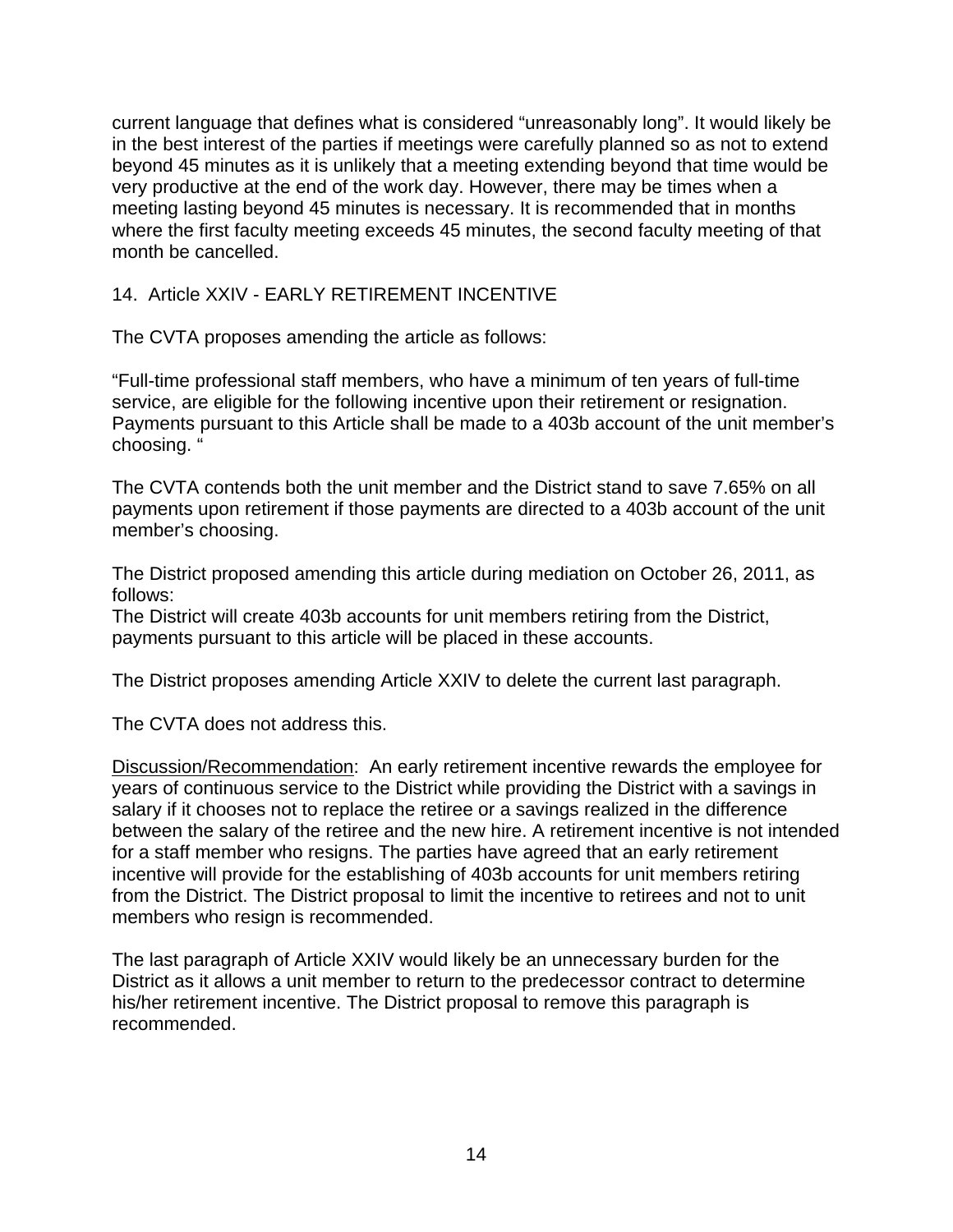## 15. Article XXIV - EARLY RETIREMENT INCENTIVE

The District proposes amending Section B as follows:

#### "Alternative to Lump Sum Retirement Incentive

In lieu of a lump sum cash award of income, any retiring staff member can, at their discretion, be credited with additional health benefits in retirement. The monetary value of the additional health benefit will be equal to the total cost to the District of the original cash award that would have been credited as income, and the cost of the accompanying requisite distributions (FICA, worker's compensation, NYS Teachers' Retirement).

Post-retirement, at the beginning of every fiscal year, the District will calculate the cost of the CASEBP individual health benefit. That value will form the basis for all monthly health benefit calculations as they apply to the retiree.

The alternative incentive will be made as payments, in full, for all health benefits for the retiree and, as appropriate, the retiree's spouse. The payments will continue until distributions have been exhausted. At this point, the health benefits in retirement clause, as outlined in Article XVII. C. in the current collective agreement shall apply."

The CVTA contends this proposal appears to be the District's attempt to gain a tax benefit by converting cash payments into a credit to use for post-employment health insurance benefits. The CVTA also contends its proposal to have all payments upon retirement paid directly into a 403b account of the members own choosing achieves savings for the District and unit member.

Discussion/Recommendations: The District is offering a choice to retiring unit members. They may select a lump sum payment to a 403b account, or they may select the alternative above, which allows unit members to have health insurance premiums paid by the district up to the amount they would have received had they selected their incentive be contributed to the 403b account. The District is offering a choice to the unit member. The District proposal is recommended.

#### 16. Article XXV - SCHOOL NURSE

The CVTA proposes amending Section G. as follows: "The School Nurse shall receive a fair and equitable increase in compensation each year of the Agreement."

The CVTA proposes no removal of the modest salary schedule already in place for this position.

The District does not address this issue.

Recommendation: It is recommended the school nurse receive the same increases as those of other unit members as outlined above.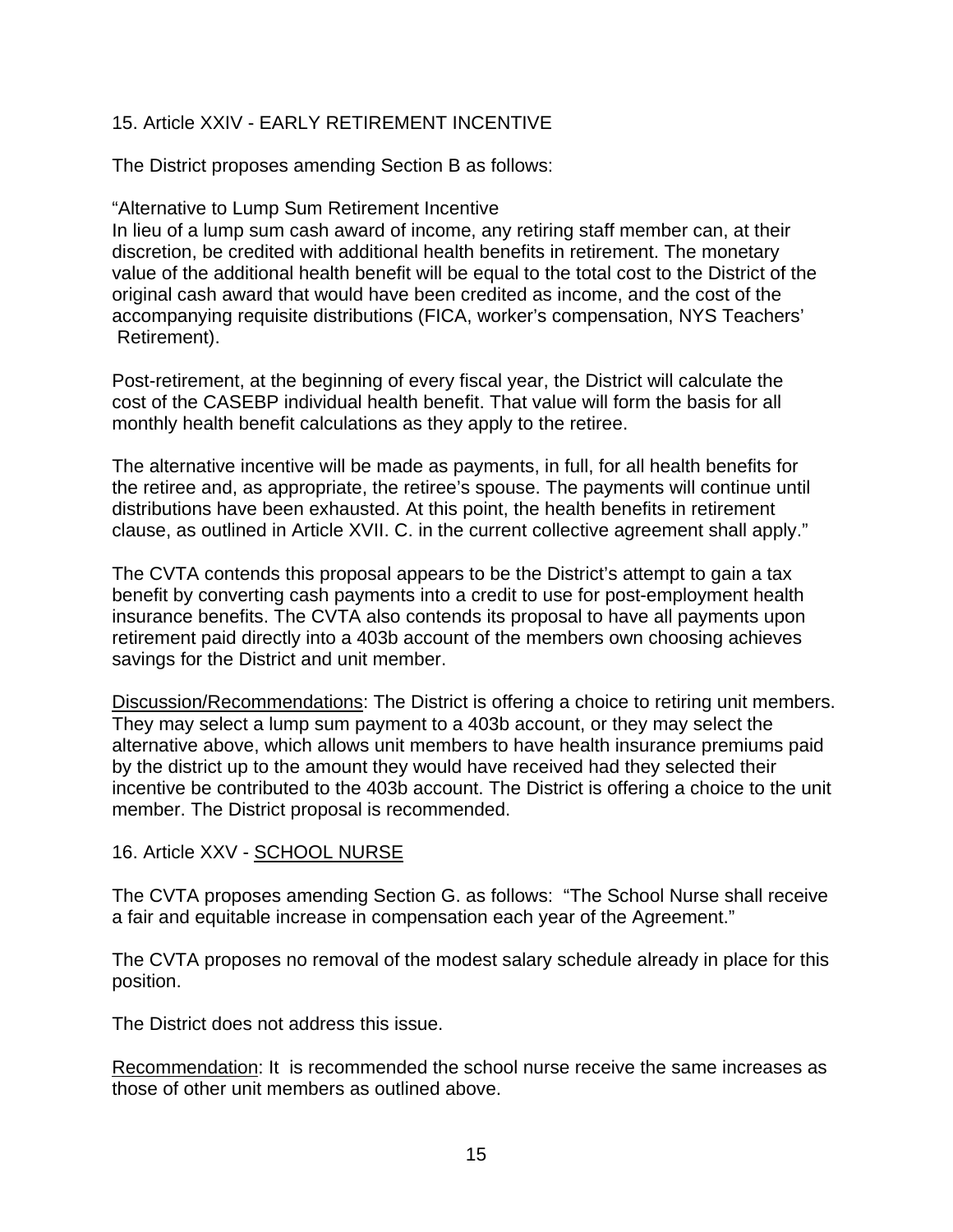17. Article XXVII - DURATION

The District proposes a duration of four (4) years.

The District contends the unresolved dispute is already 18 months beyond the expiration of the current contract, and it would be reasonable to add two additional years rather than begin negotiations again in the spring of 2012.

The CVTA proposes the duration be mutually agreed upon by the parties.

Recommendation - The District's proposal of a four (4) year contract is recommended.

18. Article XXIX - OBSERVATION OF RELIGIOUS DAYS

The CVTA proposes adding a new article XXIX to read as follows:

"Unit members shall be entitled to take two additional days of leave for the purpose of observing religious holidays during each year. Prior to taking any such leave, the unit member shall notify the Superintendent of Schools of their intention to take such leave. A unit member that takes such leave shall be required to make up the time prior to the commencement of the following school year. The time shall be made up at the discretion of the Superintendent after consultation with the unit member."

The CVTA contends all unit members should be provided the opportunity to worship according to their own faith and conscience, and the two additional days for the purpose of religious observance would be made up by the unit member.

The District does not address this issue.

Discussion/Recommendation - When a unit member takes advantage of this proposed provision, the District is without his/her intended service of providing classroom instruction. Making up the day outside of a regularly scheduled work day would seem to provide little value to the District. Furthermore, the District would experience additional costs it is not currently incurring in order to provide a substitute teacher for the absent unit member. The administration would be further burdened with developing and overseeing procedures for how time would be made up. Current contract language provides personal leave which unit members can utilize for religious observance. The CVTA proposal is not recommended.

## 19. ENHANCEMENT OF HEALTH BENEFITS IN RETIREMENT

The District proposes the following enhancement for the purpose of receiving agreement for its proposed "flexible" scheduling component, and therefore it is not added to Article XVII - Health Insurance: